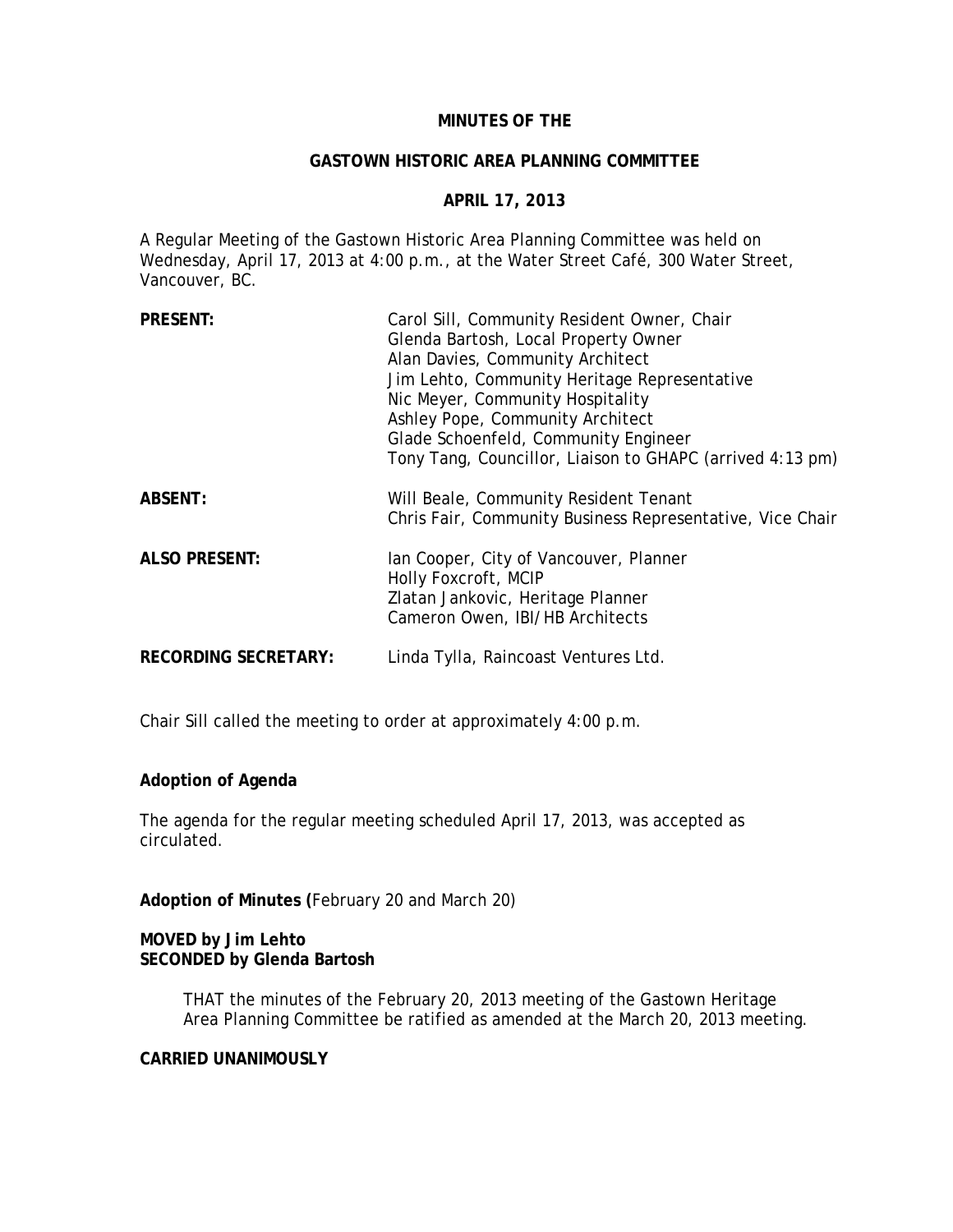## **MOVED by Alan Davies SECONDED by Jim Lehto**

THAT the minutes of the March 20, 2013 meeting of the Gastown Heritage Area Planning Committee be adopted as amended: Page 1, second paragraph be changed to read:

*"Potential conflict of interest relative to an application considered at the previous meeting was commented on regarding the SRO project: 54 E. Cordova St. – Cordova Residences – DE 416524 - C (VHR); and 110 Water Street – Gastown Hotel –DE 416394. Alan Davies disclosed that his firm one of the firms involved in submitting a competing RFP for the SRO project, which was not selected. This will apply to future BC Housing Initiatives SRO submissions to GHAPC."*

### **CARRIED UNANIMOUSLY**

## **MOVED by Jim Lehto SECONDED by Glenda Bartosh**

THAT the following motion from the March 20, 2013 meeting of the Gastown Heritage Area Planning Committee be ratified:

*"THAT the Gastown Heritage Area Planning Committee strongly supports the application for 320 Abbott Street - C (VHR), M and the efforts shown to preserve, restore and renovate the façade of the building."* 

## **CARRIED UNANIMOUSLY**

Councillor Tony Tang arrived 4:13 p.m.

### **1) City of Vancouver Sign By-law Review - Stakeholder Invitation Text and Project Overview**

Zlatan Jankovic, Heritage Planner, introduced the item and the team from IBI/HB Architects. He also introduced Ian Cooper, City of Vancouver, Planner, and Holly Foxcroft, MCIP.

Cameron Owen, IBI/HB Architects provided an overhead presentation, "City of Vancouver Sign By-law Review - Stakeholder Invitation Text and Project Overview", noting the following.

The City of Vancouver is planning to develop a new, comprehensive Sign By-law that will incorporate other City of Vancouver sign policies and regulations,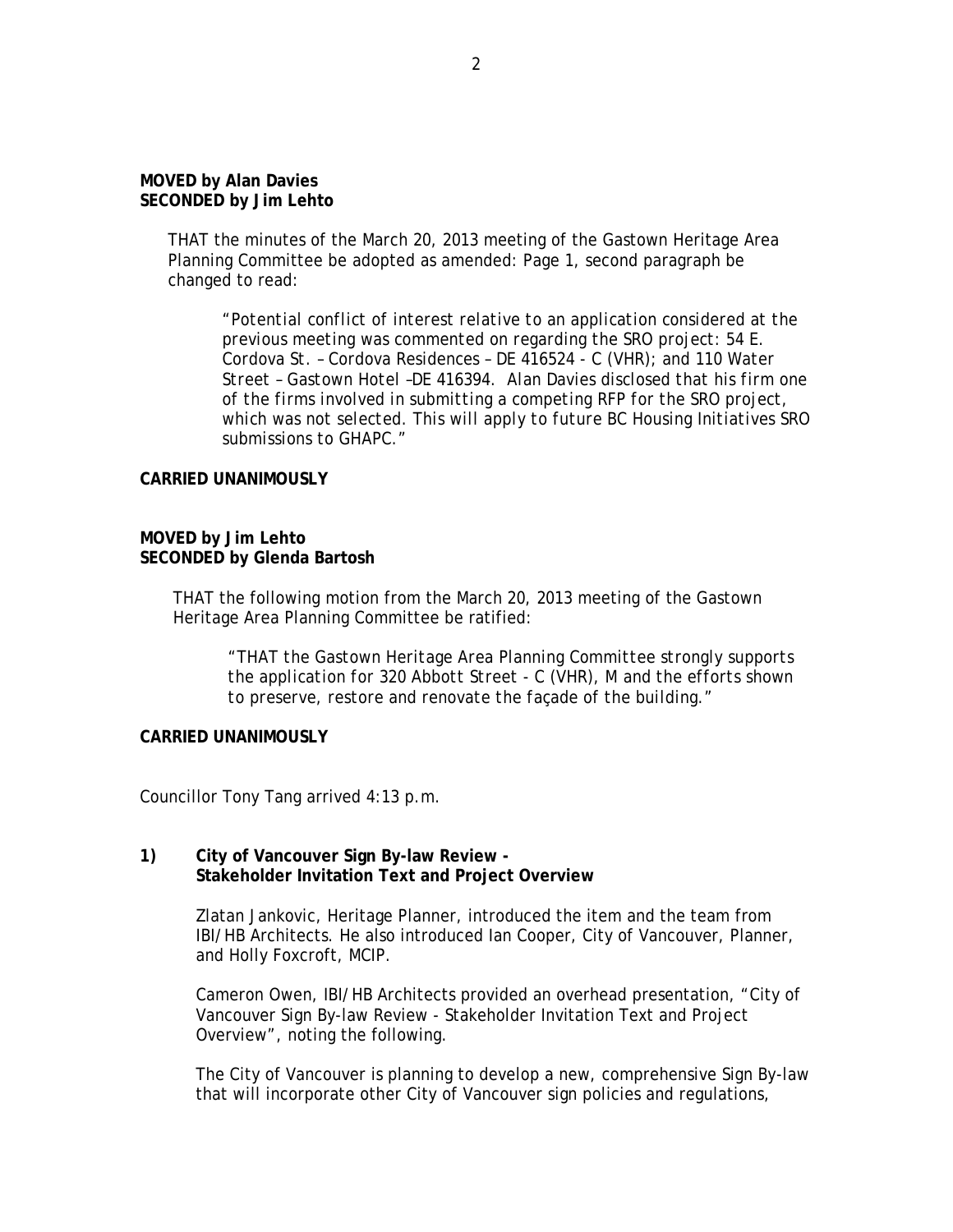streamline the application and approvals process, and address items not currently addressed, such as current and emerging technologies. The project will be undertaken between January 2013 and January 2014.

IBI Group has been hired by the City to manage this process, and in the first phase we are gathering information on the current state of signage in Vancouver, including issues identified by internal and external stakeholders. Following that, a best practices review will be conducted considering the local context and a Sign By-law will be developed.

The existing Sign By-law has been in place since 1974, and has not undergone substantive updates since that time. The impetus for updating the Sign By-law derives from the need for an all-encompassing strategy that streamlines the approvals process and provides mechanisms for current or emerging digital or technological practices.

The City of Vancouver currently regulates signs through the implementation of the current sign bylaw via Development Services, specifically Permits and Licensing, as well as the Department of Engineering (temporary, movable signs in the right of way), Parks Board (parks signage), and Vancouver Public Library (library signage). Consequently, the application of sign design standards across the departments and agencies is segmented, producing an inconsistent application of signage across the City.

The current signage approvals process is fraught with challenges, as the Sign By-law does not adequately address the current state of signage. As a result, approximately 100 sign applications are referred to the Board of Variance for their approval, complexifying the application process and timeline for applicants, and intensively using staff time.

Since the adoption of the Sign By-law there have been significant technological advances in signage, most notably the digitization of signage. Digital signs, typically billboards of fascia, can be monochromatic or high definition digital (HDD). The existing Sign By-law does not have regulations that govern the use of HDD signs. The nature of these signs (illuminated, animated/moving, and multiple sources of advertising content e.g. third party advertising) require regulatory consideration that does not currently exist in the Sign By-law.

Outputs from the Sign By-Law review project will also be provided that relate to the City's current corporate naming and revenue generation policies.

The Gastown Historic Area Planning Committee were invited to share their insights into the issues, concerns and ideas about signage in Vancouver, especially in the historic area of Gastown to inform the development of policies to regulate signage.

The Committee was presented several questions to which they provided the following comments and further questions:

1. What are the most common issues that you confront with the existing bylaw?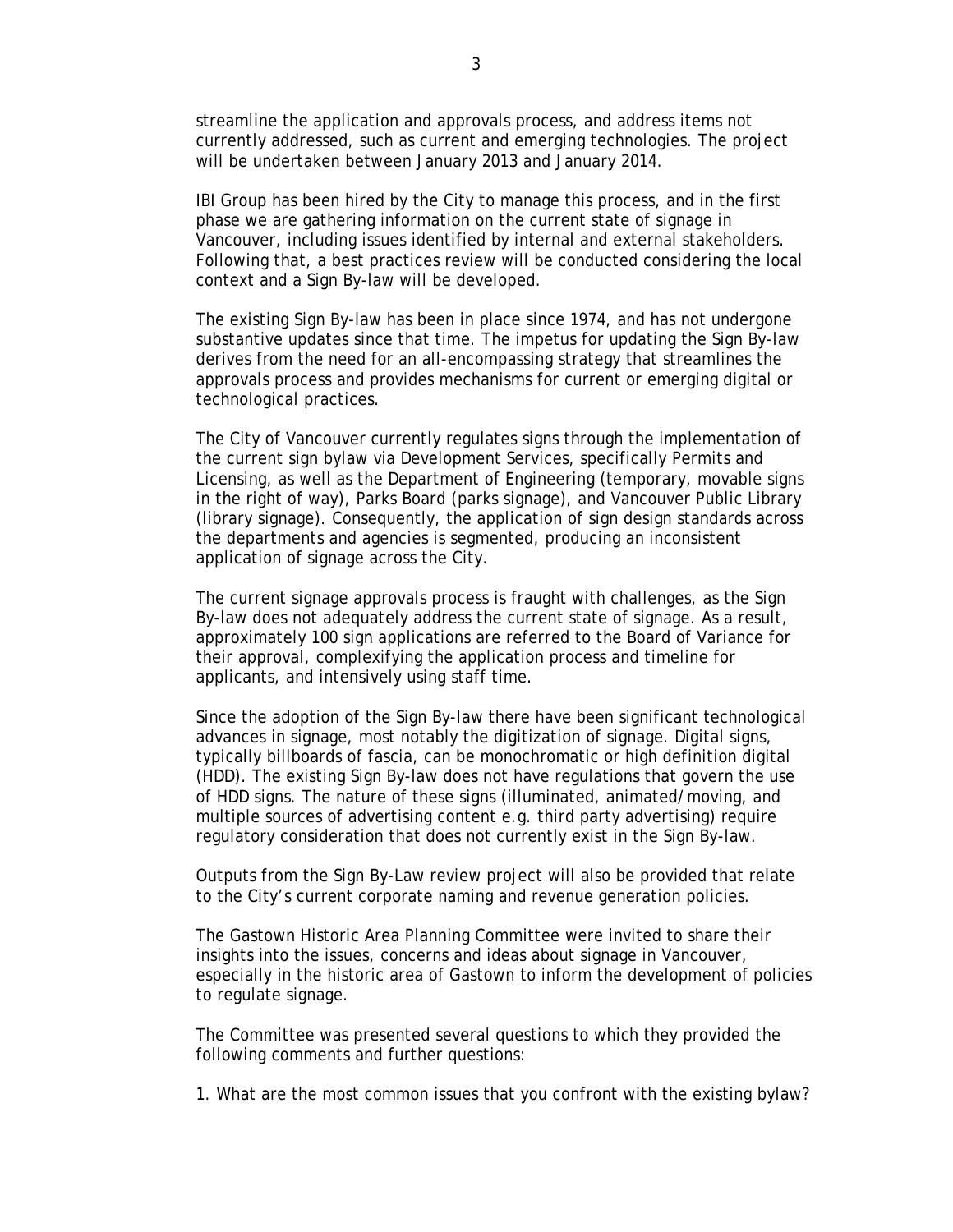- i. Signage is not often seen with application package.
- ii. Signage is only seen as a separate application if it is a projecting or blade sign.
- 2. Does the existing Sign Bylaw adequately address heritage sign considerations in Gastown?
	- i. Because GHAPC exists, and has for some time, its recommendations tend to override some signage considerations not addressed in the Bylaw.
- 3. Is the existing Sign bylaw at odds with the conservation of Gastown heritage signs? Are there gaps in the bylaw with respect to Gastown heritage signs?
- 4. What issues have arisen in the past between the sign bylaw and the designation of Gastown as a municipal and national heritage area?
	- i. The bylaw does not necessarily address fonts and other qualities that influence the character of the sign.
	- ii. The bylaw should consider the unique nature of Gastown and honour the current guidelines, so that even if the GHAPC were dissolved, the considerations would exist because of special status.
- iii. Have special guidelines for Gastown refer to guidelines in the bylaw.
- iv. Signs should enhance the historic area ambiance.
- v. Signs currently get approved that so clearly do not match the heritage nature of the area.
- vi. What is your thinking that has led you to develop these questions?
- vii. Signage is not included in the architectural package.
- viii. Heritage areas should be treated as development permit issues. Signs are very important. They affect the character of the style. There is an issue of where the signs go and are located on the building.
- ix. Signage plans should be submitted as part of the DP application.
- x. For digital and backlit signs, a DPA would deal with that very quickly.
- xi. Gastown should continue to evolve and be current but just be discrete. Neon signs were not current with this area for its original nature.
- xii. How do you regulate good taste?
- xiii. How do you regulate the types of digital, etc. what is the follow up?
- xiv. How will the City apply heritage guidelines and other regulations that apply in Gastown to the sign bylaw?
- xv. Heritage cannot be digitized.
- xvi. Heritage areas should be able to be prescriptive as to what is allowed.
- xvii. The desire is to preserve the turn of century feel and have high quality signs.
- xviii. No digital signs in Gastown never. Projected signs would be acceptable.
- xix. Do not want to see digital signs at all in Gastown.
- xx. Materiality sometimes is not as important as how the sign is used or projected or the light levels.
- xxi. Generally opposed to flashy signs as they are distracting to drivers and neighbours.